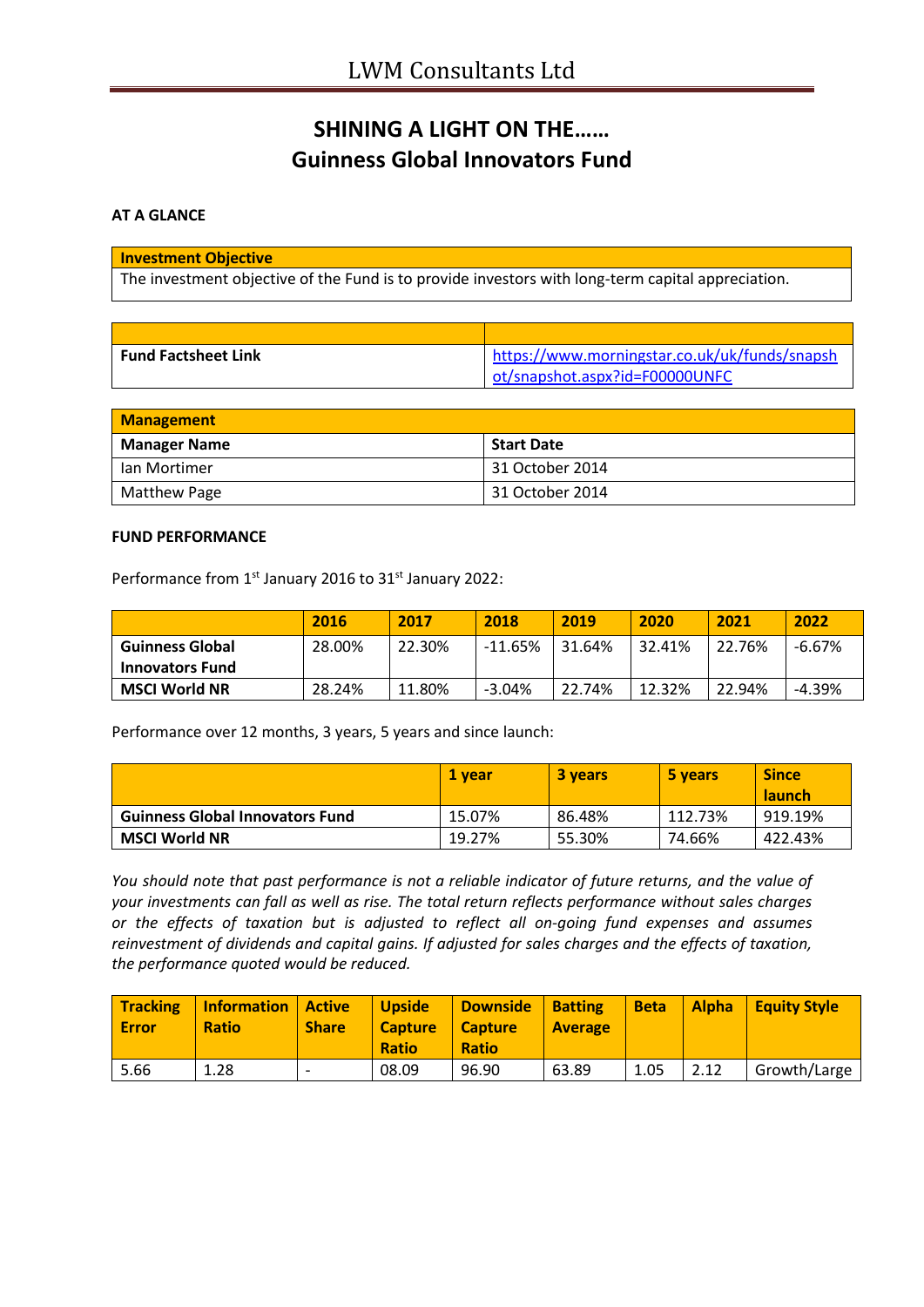## LWM Consultants Ltd

| <b>Volatility Measurements</b> |        |
|--------------------------------|--------|
| 3-Yr Std Dev (volatility)      | 15.96% |
| 3-Yr Mean Return (average)     | 23.09% |

| <b>Investment Style Details</b> |        |
|---------------------------------|--------|
| Giant                           | 63.86% |
| Large                           | 33.38% |
| Medium                          | 0.00%  |
| Small                           | 0.00%  |
| Micro                           | 0.00%  |

| Top 5 Holdings - 30 Equity Holdings |            |       |
|-------------------------------------|------------|-------|
| Apple Inc                           | Technology | 3.76% |
| <b>KLA Corp</b>                     | Technology | 3.73% |
| Lam Research Corp                   | Technology | 3.69% |
| Microsoft                           | Technology | 3.57% |
| <b>Applied Materials Inc</b>        | Technology | 3.56% |

| Top 5 Sectors                 |        |
|-------------------------------|--------|
| Technology                    | 45.41% |
| <b>Financial Services</b>     | 13.03% |
| Healthcare                    | 12.69% |
| Industrials                   | 10.49% |
| <b>Communication Services</b> | 9.19%  |

| <b>Top 5 Regions</b> |        |  |
|----------------------|--------|--|
| <b>United States</b> | 77.17% |  |
| Germany              | 6.63%  |  |
| France               | 3.61%  |  |
| Switzerland          | 3.52%  |  |
| Taiwan               | 3.32%  |  |

### **UPDATE….**

We have done extensive research on this strategy and this remains on our watchlist. As a recap, the managers are aligned both to the fund and business, with their own personal investments in the funds they manage, and an equity stake in the business. This is really important as the success of both the fund and business directly impacts the team.

The fund itself invests across 9 core innovative themes: advanced healthcare, AI and big data, clean energy and sustainability, cloud computing, internet, media and entertainment, mobile tech and internet of things, next gen consumer, payments and fintech, robotics and automation.

It is a concentrated portfolio of large cap names with equal weightings, which are rebalanced 2 or 3 times a year. The characteristics of the companies they hold are those with faster profit growth, wider profit margins and are not exposed to the economic cycle. They don't like debt and they have a quality growth bias.

We discussed the performance in 2021, which Matthew explained followed four trends.